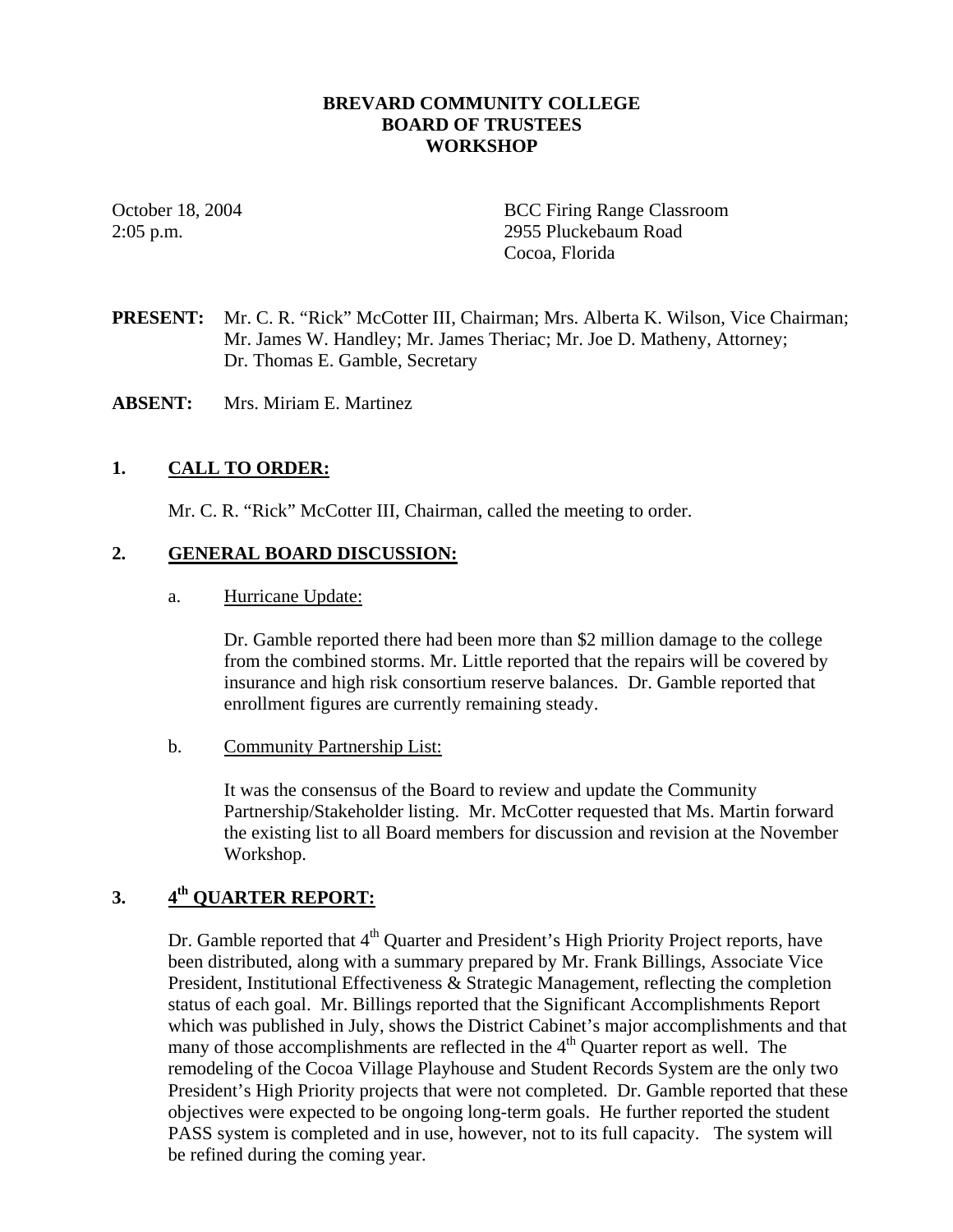Mr. Kaliszeski confirmed the Provosts routinely utilize Strategic Management Reports as a management tool to ensure accountability. Dr. Gamble reported that each Department is responsible for monitoring and updating the status of goals in the system. He also reported that the goals which were not met this year will be reviewed to ascertain if they should be rolled over to the current year's goals.

Dr. Gamble reported is the  $4<sup>th</sup>$  Quarter Report is system-wide goals, reflecting priorities for each department. Dr. Gamble reiterated the determination of Board Ends is of utmost importance, and that although he can provide input, the final product should reflect the Board's priorities as Board Ends.

Mr. McCotter inquired regarding the process utilized to ensure appropriate credentials of all faculty. Dr. Astrab confirmed that each term faculty rosters are tracked against the courses and the credentialing database to ensure that faculty are appropriately credentialed for the courses they are assigned to teach. He also indicated that Dr. Layne has been assigned as the college Credentialing Officer to oversee the process. Dr. Gamble also indicated that the college Human Resource Department verifies the accuracy of credentials reported on individuals' resumes.

# **4. POLICY GOVERNANCE:**

Dr. Gamble reported Mrs. Martinez requested that Policy Governance discussions be deferred in her absence.

Mr. McCotter requested a print copy of the current draft in addition to the emailed copy already received. Mrs. Martin, Executive Assistant to the President, agreed to provide same to each trustee.

## **5. BOARD SELF-EVALUATION REVIEW:**

Mr. McCotter recommended that each item of the Board Self-Evaluation be reviewed, with discussion by the Board of items receiving less than a 5.0 average score (Meeting or Exceeding Expectations), or with individual trustee's ratings that differed substantially. The Board concurred.

## A. Philosophy of the Board

1. Item 3 - "Promote Cooperation with individuals and organizations within the community served by the College" received a 4.4 average score.

Mr. Handley reported that refining the Community Partnership listing and delegating each Board member to share contact responsibilities of the identified organizations on that list would be beneficial and provide valuable interface with the community. The Board concurred.

Mr. McCotter also recommended that each Board member take responsibility to meet with organizations served within specific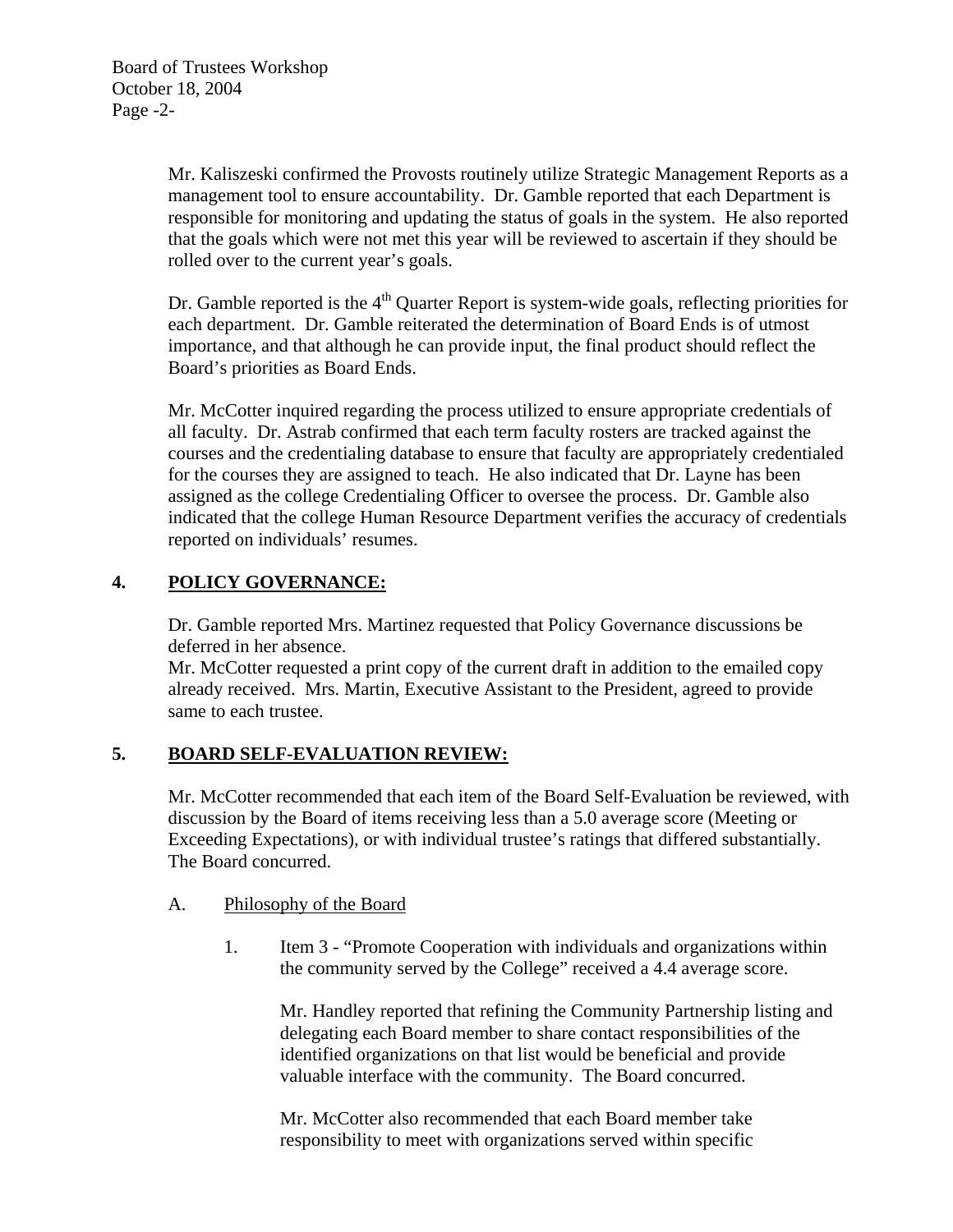Board of Trustees Workshop October 18, 2004 Page -3-

> geographical designations several times each year. This action will make the college trustees more visible and show a spirit of cooperation.

Dr. Gamble indicated that attendance by trustees at certain community events and functions, such as NAACP, are appreciated and valued.

2. Item 5 – "Seek maximum productive utilization of all resources of the College, including personnel, the physical plant and fiscal resources." received a 4.6 average score.

Mr. Handley reported that this item is more an administration function, with little involvement by the Board. Mrs. Wilson indicated that an added rating category "Unable to Rate" would be beneficial. Dr. Gamble stated that the Board sets policy in regard to facilities usage, charges, etc. It was the consensus of the Board, following discussion, that the school provides excellent utilization of college resources and that support of the community needs are well met.

3. Item 6 – "Provide equal opportunity for employment at the College and for admittance to college programs for individuals of different race, creed, color or physical handicap" received a 4.2 average score.

Mr. McCotter reported it is the Board and Administration's desire that the college have adequate minority faculty and student representation. Dr. Gamble suggested the benchmark for measuring the success of this goal is evidenced in the state annual equity report, which is required to be filed each year. Mr. Handley suggested that the Board review and analyze the state equity in a workshop to determine if the state's goals are in line with their expectations.

Mr. McCotter stated that Dr. Gamble is acting proactively to improve college diversity, by contracting with Dr. Joe Lee Smith to serve as College Ambassador in Diversity Matters. In addition, Mr. McCotter reported that the Titusville Campus will sponsor a "Night of Higher Learning" at LaCita Country Club, tentatively scheduled for November 17, 2004, to address area High School principals and guidance counselors to encourage higher education goals and guidance for their minority students. Mrs. Wilson stated that she would like to attend this event.

#### B. Code of Ethics and Responsibilities

No discussion required as all items were rated above 5. The Board concurred briefings by Mr. Matheny and other ethics experts have ensured that all Board members act within the code of ethics responsibilities.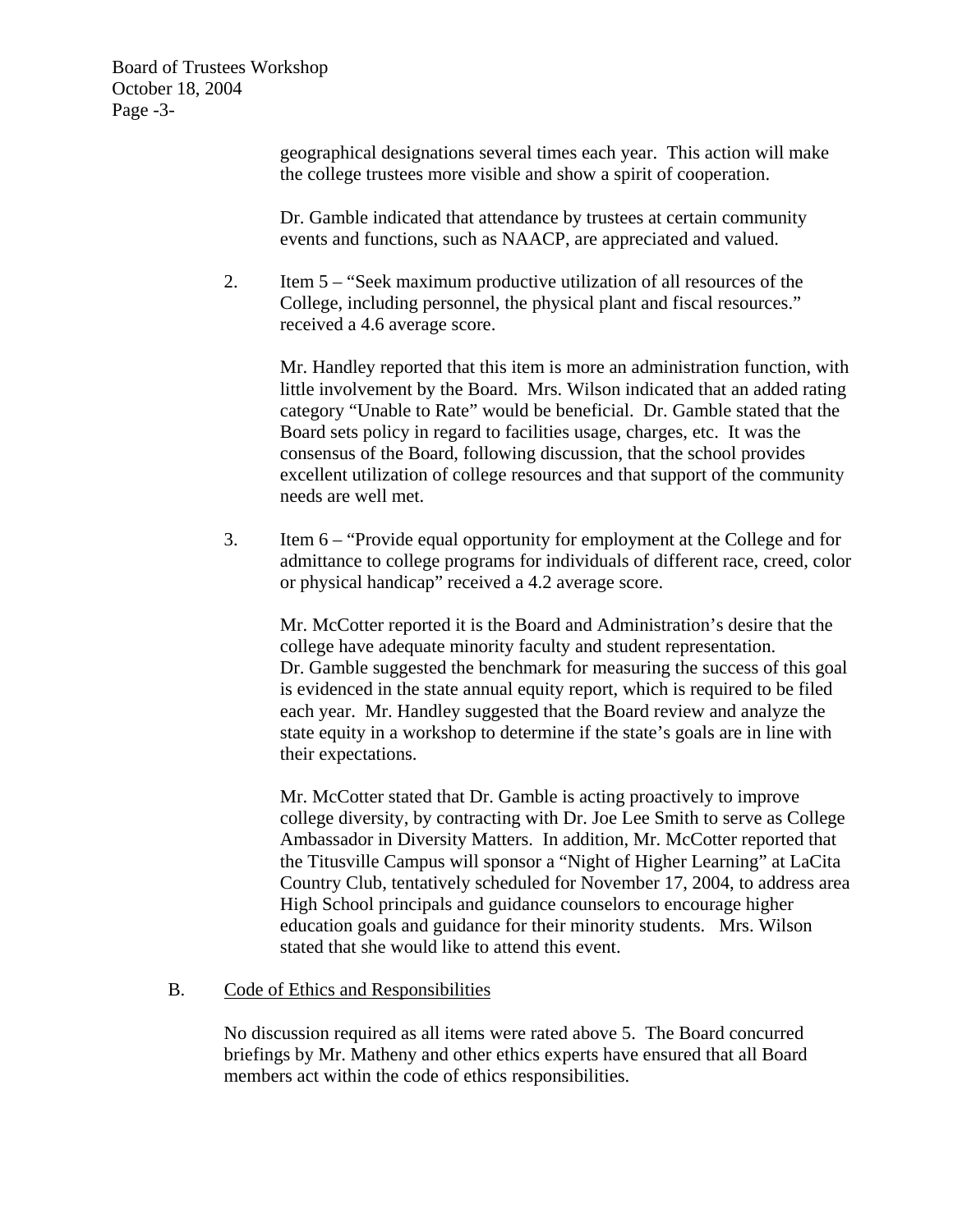Board of Trustees Workshop October 18, 2004 Page -4-

#### C. Powers and Duties of the Board

Item 2. "Property Control: Be responsible for all property (both real and personal) which belongs to the Board, including obtaining, managing, leasing and disposing of such property," received a 4.6 average score.

Dr. Gamble reported that this is a continual challenge due to the quantity of items the college must track. Mr. Little reported that new procedures have been implemented to ensure improvement in this area.

## **6. PLANNED MAINTENANCE SYSTEM:**

Mr. Al Little, Executive Vice President, Finance and Administration Services, distributed information on the college Planned Maintenance System used for tracking facilities' maintenance needs for projecting future capital improvement projects. Mr. Little reported that although Southern Association of Colleges and Schools representatives were impressed that the college tracked future heating and air conditioning repairs, it was suggested that the college monitor building maintenance needs in the same manner. Mr. Little stated that he expanded on that suggestion by tracking the major components of each building, such as floors, roofs, etc. Each component is assigned an industry standard for average lifespan and replacement requirements, which provides a guideline for comparing and evaluating probable replacement requirements.

Mr. Little reported that the reports are used to evaluate upcoming maintenance requirements in order to determine if combining several projects would be feasible in order to increase productivity and/or reduce costs by realizing quantity discounts. The reports are used only as guidelines, as repairs often become necessary prior to the standard average replacement date causing the schedule to shift by necessity. Mr. Little further noted that these schedules may also change due to program changes and requirements. Therefore, these schedules are also evaluated by Dr. Astrab, Academic Services Vice President and Chief Learning Officer, to factor in expected program changes, as determined by the Provosts.

Mr. Little confirmed that Postsecondary Education Capital Outlay (PECO) funding was the primary source for general renovations.

## **7. HOMELAND SECURITY/CRIMINAL JUSTICE REPORT:**

Mr. Johnny Perkins, Dean, Criminal Justice Center, introduced his staff and law enforcement representatives in attendance. Mr. Perkins invited Chief Ludos, Cocoa Police Department and Chairman of the Criminal Justice Advisory Board, to make comments.

Chief Ludos remarked that he had previously served as Chief of Police and Director of the regional training academy in Michigan so he was eager to help with the Criminal Justice Advisory Board when requested. Chief Ludos commented that the college has been very receptive and cooperative in working with local police efforts. Chief Ludos commented that the Brevard County law enforcement community is eager to work with the college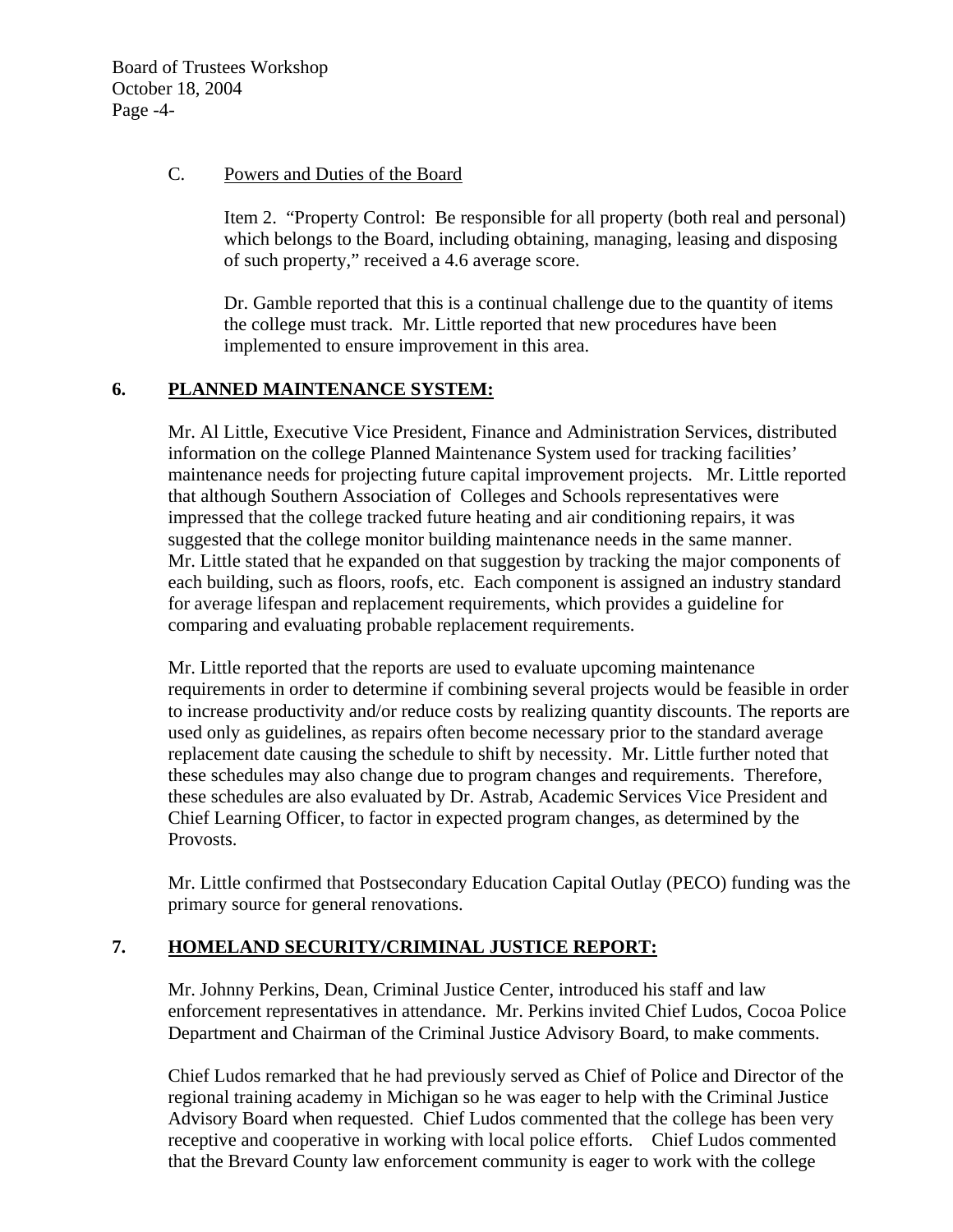Board of Trustees Workshop October 18, 2004 Page -5-

> and remarked that his position as Chairman of the Criminal Justice Advisory Board, is that Brevard County law enforcement should increase their personal involvement in areas, such as serving as part time faculty or other academy involvement, and has encouraged his colleagues accordingly. Chief Ludos indicated that he endorsed the Titusville move for the Criminal Justice Program Basic School and feels that it is a positive change to accommodate space needs.

Mr. Perkins reviewed the Criminal Justice Programs, which are broken into two main sections, namely: (l) Certificate Programs; and (2) Academic/AS Degree Programs. He reported on the various options available for these programs. Mr. Perkins paid tribute to Sheriff's Deputy Lucy Ross, who recently was killed in an accident in the line of duty, for her assistance in the Law Enforcement and Crime Scene Programs.

Mr. Perkins stated that in 2001 Dr. Gamble realized the need for Homeland Security training in order to meet state mandates for training of first responders. He introduced the college Homeland Security Coordinator, Mr. Danny McKnight, who reported on the highlights of the Homeland Security program. Mr. McKnight stated that the current focus is on state mandates for the Prepare Florida Program for first responders, such as developing and managing training programs, certificate programs and managing the \$500,000 Department of Justice Equipment Grant which was awarded to the college, as well as required training. Mr. McKnight expressed desire to establish a closer relationship with the Port and implementing training for improving Port security.

Mr. Perkins reported that the Criminal Justice Program is now a county-wide program serving the needs of all Brevard County law enforcement agencies. The move to Titusville is a one-year test program and if satisfactory it will become a permanent change. Mr. Perkins requested the Board and guests move outside for demonstration of the firing range, shoot house, and incident response van. Mr. Perkins reported that the shoot house was built with funds from a law enforcement consortium, with donations for local law enforcement agencies, Florida Department of Law Enforcement (FDLE) and the college, which enabled it to be the finest firearms range in the state of Florida. Mr. Perkins acknowledged Mr. Shane Corbit, Melbourne Criminal Justice Center Project Coordinator, who designed, built and manages the firearms range while serving as a part-time college employee.

Mr. Perkins stated that he had Dr. Gamble evaluated the possibility of building a new academy, but determined that it involved a five-year process. It was determined that the relocation to Titusville would better serve the needs of the college and county, while saving the college money for other needs. Mr. Perkins further reported that local agencies provide training rooms in order to do "road show training" for their convenience.

Dr. Gamble commented that a large portion of Criminal Justice Academy instruction is provided by local police officers in adjunct positions. He wanted to thank the police publicly for their involvement in this effort.